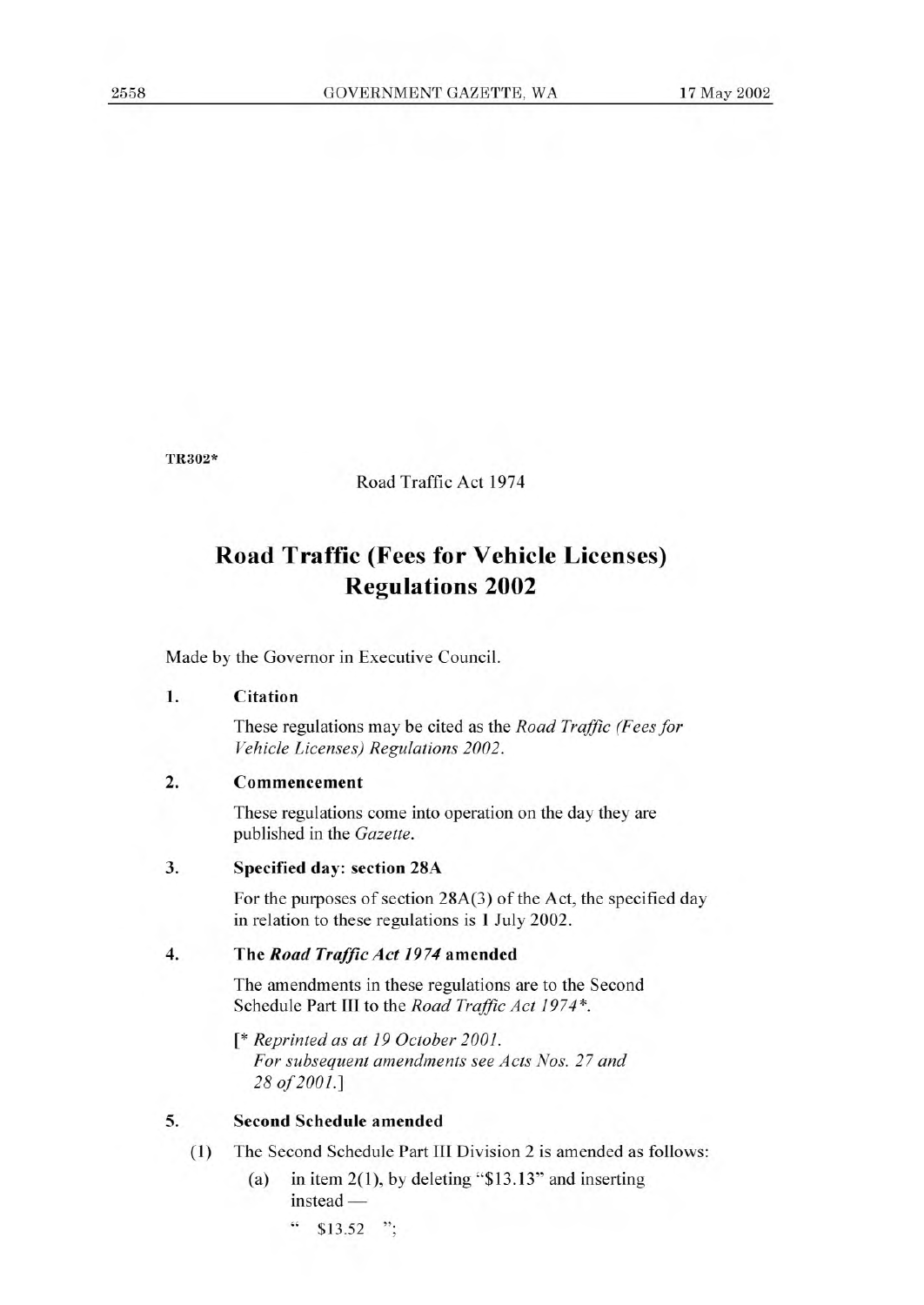";

| (b) in item 3, by deleting " $$13.13"$ and inserting instead — |
|----------------------------------------------------------------|
| $"$ \$13.52 ";                                                 |

- (c) in item 4, by deleting "\$6.56" and inserting instead  $\degree$  \$6.76 ";
- (d) in item 5, by deleting " $$3.27"$  and inserting instead  $44$  \$3.38 ";
- (e) in item  $6(1)$ , by deleting "\$26.28" and inserting  $instead -$ 
	- $\cdot \cdot$  \$27.06 ":
- (f) in item  $6(2)$ , by deleting "\$39.43" and inserting  $instead -$

 $\degree$  \$40.61 ".

- (2) The Second Schedule Part III Division 4 is amended as follows:
	- (a) by deleting the Table to item 3 and inserting the  $following$  Table instead  $-$

 $\zeta\zeta$ 

| Fee     |
|---------|
| S       |
| 320     |
| 533     |
| 1 3 3 2 |
| 533     |
|         |

(b) by deleting the Table to item 4 and inserting the following Table instead -

 $\zeta\zeta$ 

| Table                |         |
|----------------------|---------|
| <b>Licence Class</b> | Fee     |
|                      | S       |
| 1R2                  | 320     |
| 2R2                  | 533     |
| 1R3                  | 640     |
| 2R <sub>3</sub>      | 852     |
| 1R4                  | 960     |
| 2R <sub>4</sub>      | 2 1 3 2 |
| 1R5                  | 960     |
| 2R5                  | 2 1 3 2 |
| SR <sub>2</sub>      | 586     |
| SR3                  | 2 1 3 2 |
| SR4                  | 2 1 3 2 |
| SR5                  | 2 1 3 2 |
| MR <sub>2</sub>      | 4 0 5 1 |
| MR3                  | 4 0 5 1 |
| MR4                  | 4371    |
| MR5                  | 4371    |
| LR <sub>2</sub>      | 5 5 9 7 |
| LR3                  | 5 5 9 7 |